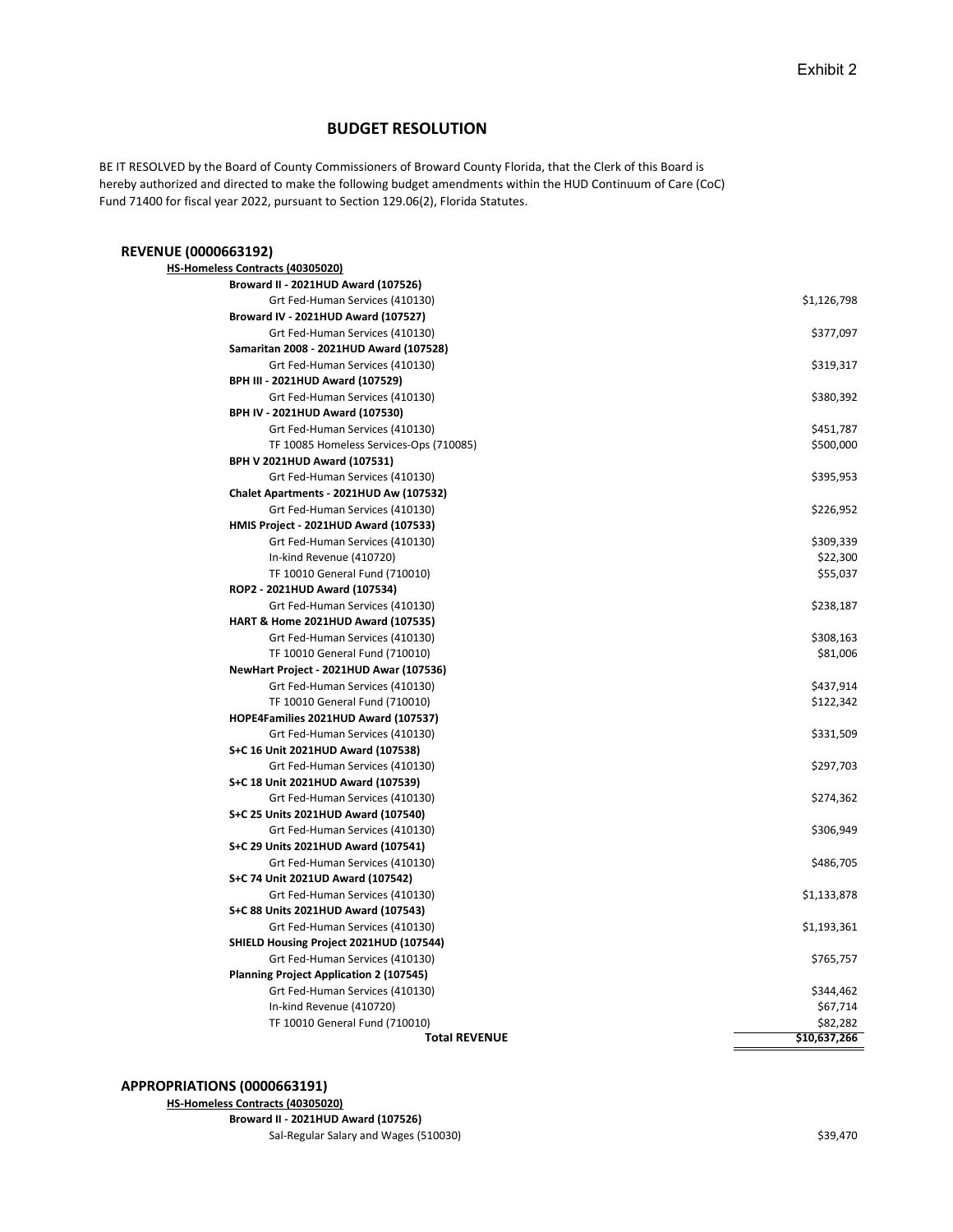| Frn-Medicare (510510)                                                 | \$560              |
|-----------------------------------------------------------------------|--------------------|
| Frn-Retirement Contributions (510520)                                 | \$4,271            |
| Frn-Group Insurance (510540)                                          | \$9,598            |
| Frn-Basic Life Insurance (510550)                                     | \$45               |
| Frn-Social Security Taxes (510640)                                    | \$2,396            |
| Payments to Sub-recipient (580060)                                    | \$1,070,458        |
| Broward IV - 2021HUD Award (107527)                                   |                    |
| Sal-Regular Salary and Wages (510030)                                 | \$13,210           |
| Frn-Medicare (510510)                                                 | \$187              |
| Frn-Retirement Contributions (510520)                                 | \$1,429            |
| Frn-Group Insurance (510540)                                          | \$3,212            |
| Frn-Basic Life Insurance (510550)                                     | \$15               |
| Frn-Social Security Taxes (510640)                                    | \$802              |
| Payments to Sub-recipient (580060)                                    | \$358,242          |
| Samaritan 2008 - 2021HUD Award (107528)                               |                    |
| Sal-Regular Salary and Wages (510030)                                 | \$11,185           |
| Frn-Medicare (510510)                                                 | \$159              |
| Frn-Retirement Contributions (510520)<br>Frn-Group Insurance (510540) | \$1,210<br>\$2,720 |
| Frn-Basic Life Insurance (510550)                                     | \$13               |
| Frn-Social Security Taxes (510640)                                    | \$679              |
| Payments to Sub-recipient (580060)                                    | \$303,351          |
| <b>BPH III - 2021HUD Award (107529)</b>                               |                    |
| Sal-Regular Salary and Wages (510030)                                 | \$13,325           |
| Frn-Medicare (510510)                                                 | \$189              |
| Frn-Retirement Contributions (510520)                                 | \$1,442            |
| Frn-Group Insurance (510540)                                          | \$3,240            |
| Frn-Basic Life Insurance (510550)                                     | \$15               |
| Frn-Social Security Taxes (510640)                                    | \$809              |
| Payments to Sub-recipient (580060)                                    | \$361,372          |
| BPH IV - 2021HUD Award (107530)                                       |                    |
| Sal-Regular Salary and Wages (510030)                                 | \$15,826           |
| Frn-Medicare (510510)                                                 | \$225              |
| Frn-Retirement Contributions (510520)                                 | \$1,712            |
| Frn-Group Insurance (510540)                                          | \$3,848            |
| Frn-Basic Life Insurance (510550)                                     | \$18               |
| Frn-Social Security Taxes (510640)                                    | \$960              |
| Payments to Sub-recipient (580060)                                    | \$429,198          |
| Aid To Priv Organizations (580210)                                    | \$500,000          |
| BPH V 2021HUD Award (107531)                                          |                    |
| Sal-Regular Salary and Wages (510030)                                 | \$13,869           |
| Frn-Medicare (510510)                                                 | \$197              |
| Frn-Retirement Contributions (510520)                                 | \$1,501            |
| Frn-Group Insurance (510540)<br>Frn-Basic Life Insurance (510550)     | \$3,373<br>\$16    |
| Frn-Social Security Taxes (510640)                                    | \$842              |
| Payments to Sub-recipient (580060)                                    | \$376,155          |
| Chalet Apartments - 2021HUD Aw (107532)                               |                    |
| Sal-Regular Salary and Wages (510030)                                 | \$7,950            |
| Frn-Medicare (510510)                                                 | \$113              |
| Frn-Retirement Contributions (510520)                                 | \$860              |
| Frn-Group Insurance (510540)                                          | \$1,933            |
| Frn-Basic Life Insurance (510550)                                     | \$9                |
| Frn-Social Security Taxes (510640)                                    | \$483              |
| Payments to Sub-recipient (580060)                                    | \$215,604          |
| HMIS Project - 2021HUD Award (107533)                                 |                    |
| Sal-Regular Salary and Wages (510030)                                 | \$10,836           |
| Frn-Medicare (510510)                                                 | \$154              |
| Frn-Retirement Contributions (510520)                                 | \$1,172            |
| Frn-Group Insurance (510540)                                          | \$2,635            |
| Frn-Basic Life Insurance (510550)                                     | \$12               |
| Frn-Social Security Taxes (510640)                                    | \$658              |
| Prof Svcs-Software Supp-Maint (512730)                                | \$348,909          |
| Aid To Priv Organizations (580210)                                    | \$22,300           |
| ROP2 - 2021HUD Award (107534)                                         |                    |
| Sal-Regular Salary and Wages (510030)                                 | \$8,343            |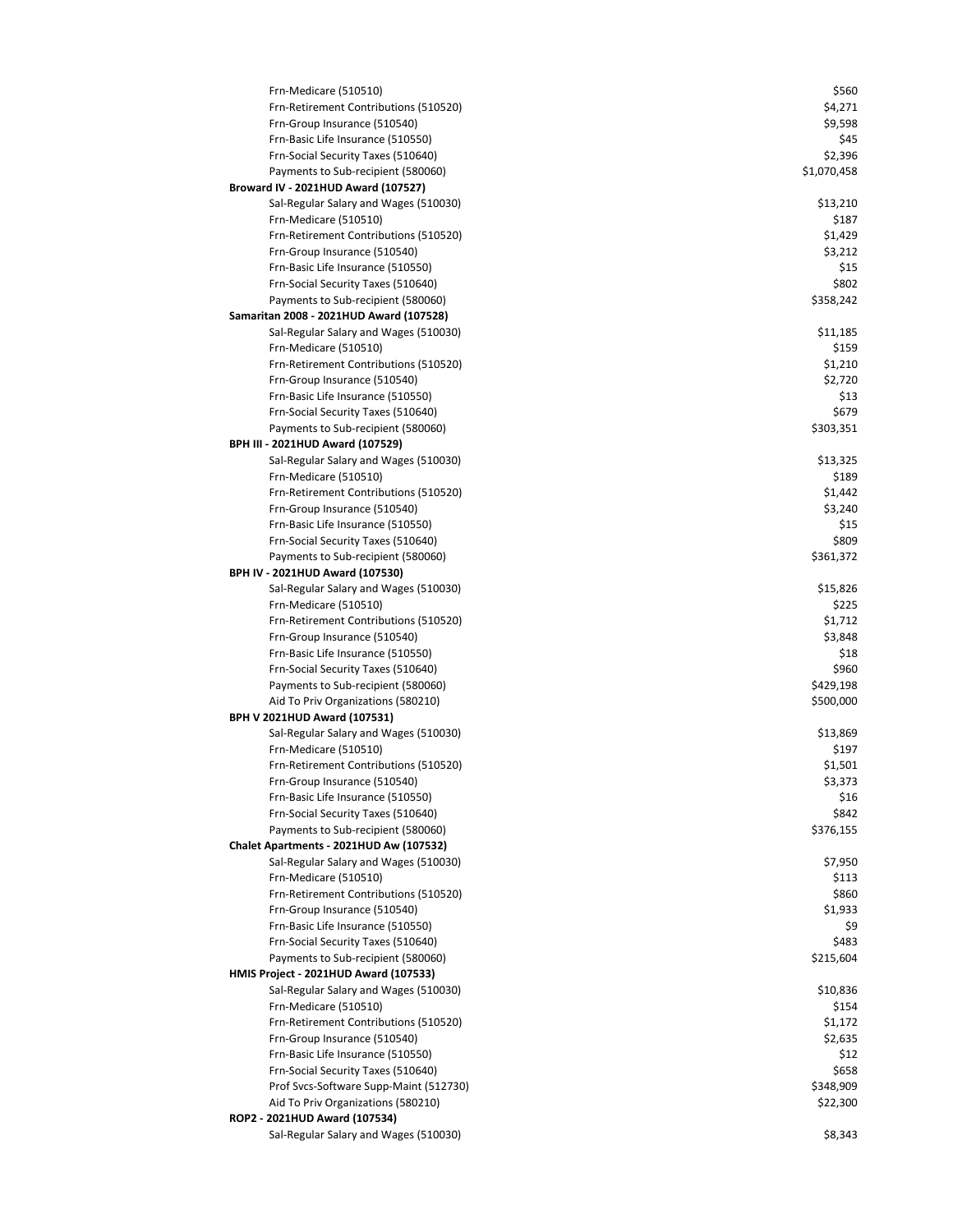| Frn-Medicare (510510)                   | \$118     |
|-----------------------------------------|-----------|
| Frn-Retirement Contributions (510520)   | \$903     |
| Frn-Group Insurance (510540)            | \$2,029   |
| Frn-Basic Life Insurance (510550)       | \$10      |
| Frn-Social Security Taxes (510640)      | \$506     |
| Payments to Sub-recipient (580060)      | \$226,278 |
| HART & Home 2021HUD Award (107535)      |           |
| Sal-Regular Salary and Wages (510030)   | \$10,795  |
| Frn-Medicare (510510)                   | \$153     |
| Frn-Retirement Contributions (510520)   | \$1,168   |
| Frn-Group Insurance (510540)            | \$2,625   |
| Frn-Basic Life Insurance (510550)       | \$12      |
| Frn-Social Security Taxes (510640)      | \$655     |
| Payments to Sub-recipient (580060)      | \$292,755 |
| Aid To Priv Organizations (580210)      | \$81,006  |
| NewHart Project - 2021HUD Awar (107536) |           |
| Sal-Regular Salary and Wages (510030)   | \$15,339  |
| Frn-Medicare (510510)                   | \$218     |
| Frn-Retirement Contributions (510520)   | \$1,660   |
| Frn-Group Insurance (510540)            | \$3,730   |
| Frn-Basic Life Insurance (510550)       | \$18      |
| Frn-Social Security Taxes (510640)      | \$931     |
| Payments to Sub-recipient (580060)      | \$416,018 |
|                                         |           |
| Aid To Priv Organizations (580210)      | \$122,342 |
| HOPE4Families 2021HUD Award (107537)    |           |
| Sal-Regular Salary and Wages (510030)   | \$11,612  |
| Frn-Medicare (510510)                   | \$165     |
| Frn-Retirement Contributions (510520)   | \$1,256   |
| Frn-Group Insurance (510540)            | \$2,824   |
| Frn-Basic Life Insurance (510550)       | \$13      |
| Frn-Social Security Taxes (510640)      | \$705     |
| Payments to Sub-recipient (580060)      | \$314,934 |
| S+C 16 Unit 2021HUD Award (107538)      |           |
| Sal-Regular Salary and Wages (510030)   | \$4,172   |
| Frn-Medicare (510510)                   | \$59      |
| Frn-Retirement Contributions (510520)   | \$451     |
| Frn-Group Insurance (510540)            | \$1,014   |
| Frn-Basic Life Insurance (510550)       | \$5       |
| Frn-Social Security Taxes (510640)      | \$253     |
| Payments to Sub-recipient (580060)      | \$291,749 |
| S+C 18 Unit 2021HUD Award (107539)      |           |
| Sal-Regular Salary and Wages (510030)   | \$3,844   |
| Frn-Medicare (510510)                   | \$55      |
| Frn-Retirement Contributions (510520)   | \$416     |
| Frn-Group Insurance (510540)            | \$935     |
| Frn-Basic Life Insurance (510550)       | \$4       |
| Frn-Social Security Taxes (510640)      | \$233     |
| Payments to Sub-recipient (580060)      | \$268,875 |
| S+C 25 Units 2021HUD Award (107540)     |           |
| Sal-Regular Salary and Wages (510030)   | \$4,301   |
| Frn-Medicare (510510)                   | \$61      |
| Frn-Retirement Contributions (510520)   | \$465     |
| Frn-Group Insurance (510540)            | \$1,046   |
| Frn-Basic Life Insurance (510550)       | \$5       |
| Frn-Social Security Taxes (510640)      | \$261     |
| Payments to Sub-recipient (580060)      | \$300,810 |
| S+C 29 Units 2021HUD Award (107541)     |           |
| Sal-Regular Salary and Wages (510030)   | \$6,819   |
| Frn-Medicare (510510)                   | \$97      |
| Frn-Retirement Contributions (510520)   | \$738     |
| Frn-Group Insurance (510540)            | \$1,658   |
| Frn-Basic Life Insurance (510550)       | \$8       |
| Frn-Social Security Taxes (510640)      | \$414     |
| Payments to Sub-recipient (580060)      | \$476,971 |
| S+C 74 Unit 2021UD Award (107542)       |           |
| Sal-Regular Salary and Wages (510030)   | \$15,889  |
|                                         |           |